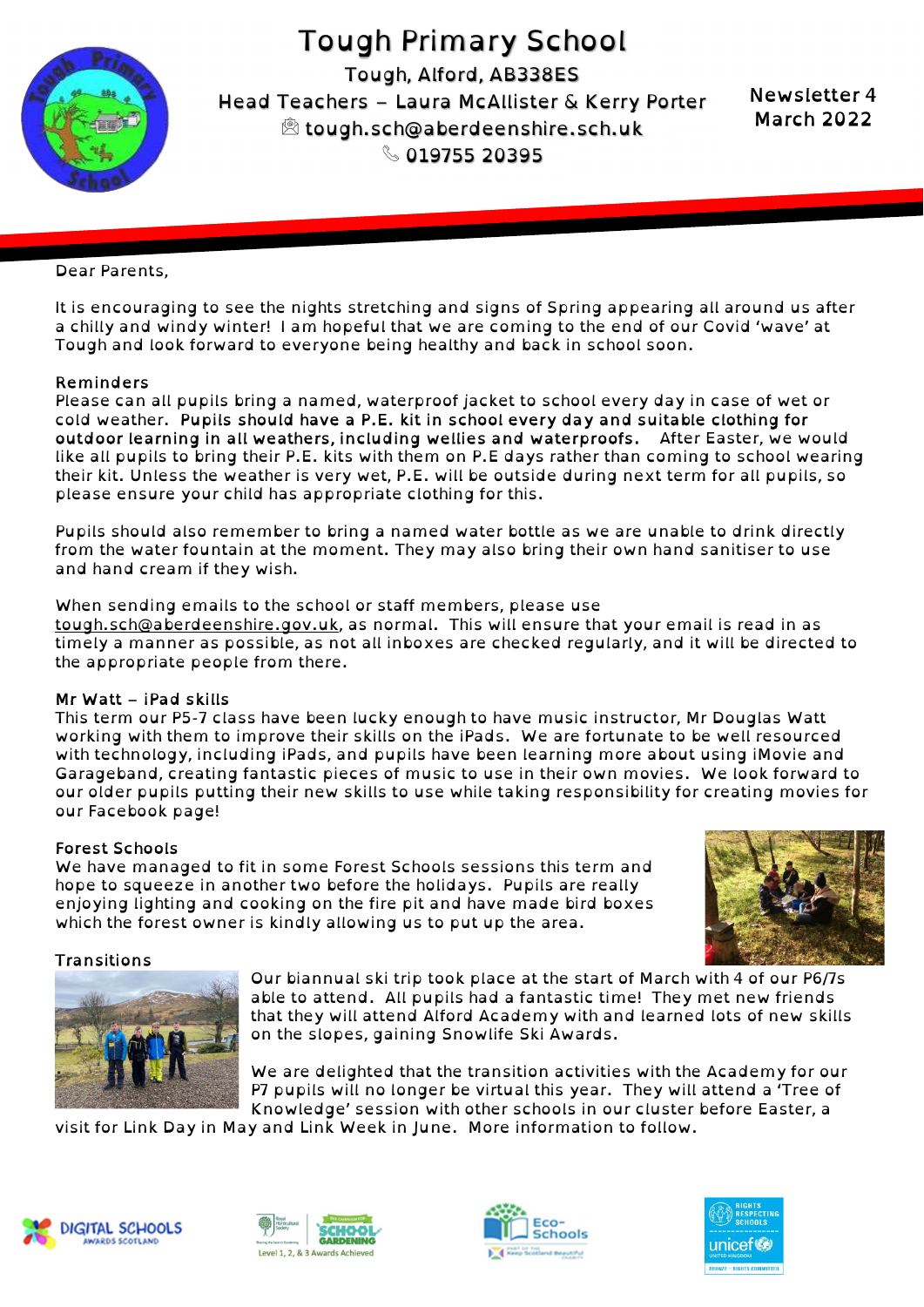# Whole School Lessons

This term we are getting together for whole school lessons linked to our school values of Kindness, Resilience and Creativity. This will include showing kindness in the playground and resilience when challenges arise. Part of our school improvement plan is to focus on Creativity so this will continue into next term. We will be learning about the

creativity skills of Curiosity, Open-Mindedness, Imagination and Problem Solving. Staff looked closely at these during the February In-Service days.

# River Dee Trust

This week both classes took part in session run by Jane from the River Dee Trust. These sessions focus on nature appreciation, fun and teamwork to promote health and wellbeing. The children enjoyed learning about features of a river and the creatures that live in and use the rivers near us for survival.

#### Twosday

The children enjoyed some fun activities to celebrate 'Twosday' on 22.2.22! Altogether we raised £36.92 and we will consult the pupils on what they would like to do with the money soon.

#### Red Nose Day

We had lots of fun celebrating red nose day today! This included red nose yoga, a red nose obstacle course, building habitats for our red nose animals using Lego and taking part in a red nose quiz! Miss Sutherland shared the reasons why we raise money on red nose day and we talked about who the money we raise through buying red noses supports.

## World Book Day

We have linked with Orbs Bookshop in Huntly who have provided us with a wide variety of books for the pupils to use their £1 book tokens to buy in school. We were lucky enough to have enough books for each pupil to receive two books each!

### Welcome

This term we welcome Mrs Anderson, a PGDE student, to Tough School. She will be working with our P1-4 class this term and into next term as part of her course.

### Church Visit

We are planning to visit Tough Church for an Easter Service on Thursday 31<sup>st</sup> March and look forward to working alongside Simon again.

# ASC trip

Unfortunately, due to staff being unwell, we had to postpone our visit with P5-7 to Aberdeen Science Centre. This has now been rescheduled for Wednesday 20<sup>th</sup> April.

### Reports & Parent's Meetings

Progress reports for all pupils will be sent home before the Easter holidays. We hope to hold Parents Meetings on Thursday 28<sup>th</sup> April. Currently these are planned to be virtual meeting. More information regarding these will be with you soon.

| rask Gro |
|----------|
| We are c |
| hold due |

### oups

delighted to be restarting Task Groups after Easter as this had been on hold due to Covid restrictions. Our Task Groups are the Healthy Respect

group, responsible for promoting Health and Children's Rights, the Eco group, responsible for maintaining our green flag, promoting environmental issues and planting, and our Rotakids, responsible for maintaining links with the local Rotary Club, promoting community awareness and organising

fundraising events. Our task groups consist of P5-7 pupils, and they work with P1-4 on a rotation to teach them about issues relevant to their group through fun activities. This provides our older pupils with opportunities